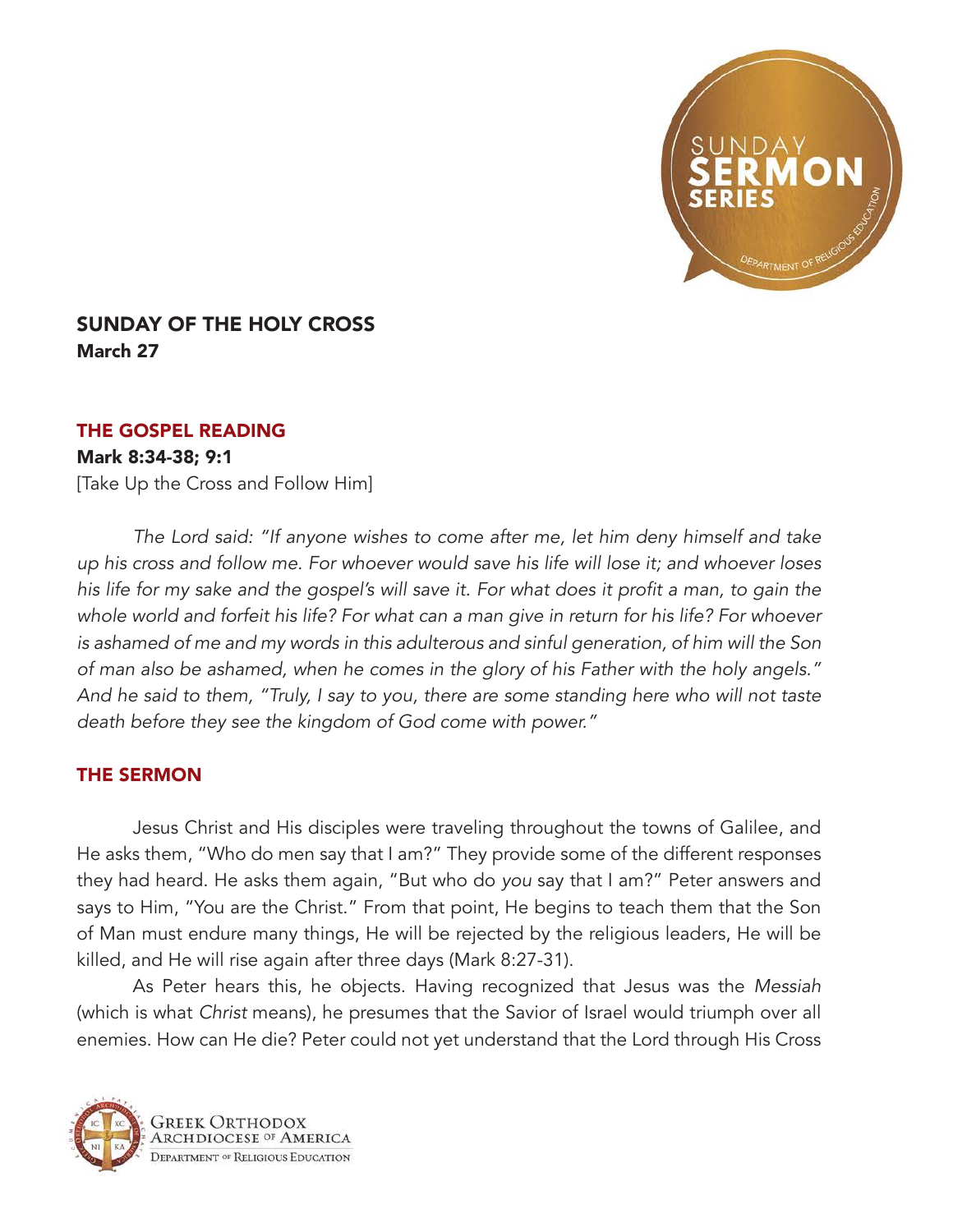would destroy death and defeat all spiritual enemies. The Lord teaches His disciples that the gateway to eternal life opens through His sacrifice on the Cross. The Lord adds that: "If anyone wishes to come after me, let him deny himself and take up his cross and follow me." This is an invitation for us to draw close to the Lord and become Christ-like in order to be with Him forever.

Death by the cross was the Roman Empire's tool for cruel punishment, torture, and execution. However, Christ transforms all things, and He turns even sorrow and pain into a passageway for healing and redemption. He destroys death by death. The most grim symbol of death and dying in the ancient world becomes the ultimate symbol of life and redemption. The Cross of our Lord was how He triumphed over death and sacrificed Himself for our salvation. In this way, the Cross is also a symbol of our own suffering in imitation of Christ. The Holy Cross is the symbol of the victory of the Lord over sin and death, and against spiritual enemies. By the Cross, we are united to Him and protected by Him. In the Apolytikion of the Holy Cross, we chant, "Save, O Lord, Your people and bless Your inheritance; grant victory to the faithful over their adversaries, and protect Your people, by the power of Your Cross."

The Cross has become such an important symbol for us because Christ was incarnated, He took human form and came and lived among us. He gave his life for us, so that we, that is, all of humanity, could find our way back to Him, back to God. The Cross is what connects earth to heaven. The Cross connects this world to the Kingdom of God. From a symbol of disgrace and criminality, the Cross represents light and salvation. And when we see the Cross, when we come face-to-face with the trial, the scourging, and the Crucifixion of Christ, we do not focus on the darkness or the pain, but we look toward what comes next, we look towards the Resurrection. From the Cross, the light and the joy of the Lord comes to direct our lives.

Trials and tribulations are inevitable in this world, but the Holy Spirit grants us the grace to persevere and, through endurance, to acquire faith, hope, and love. Christ says that "whoever would save his life will lose it; and whoever loses his life for my sake and the gospel's will save it." As Saint John Chrysostom explains, "for your soul, if you lose it, you will have no other soul to give: yea, though you had the world, though you were king of the whole earth, you would not be able, by paying down all earthly goods, with the earth itself, to redeem but one soul."

The great paradox of Christian living is that when we greedily try to hold on to the things of this world, we end up losing ourselves. In the process, we risk missing out on eternal life because we have made earthly possessions and pleasures our ultimate treasures. On the other hand, when we center our lives on God, when we endeavor to express our love for Christ and our neighbor in everything we do, then not only do we attain fellowship with the Lord in this life, but we stand to gain eternal life as well. Eternal life makes everything in this temporary life seem minor in comparison. What God has